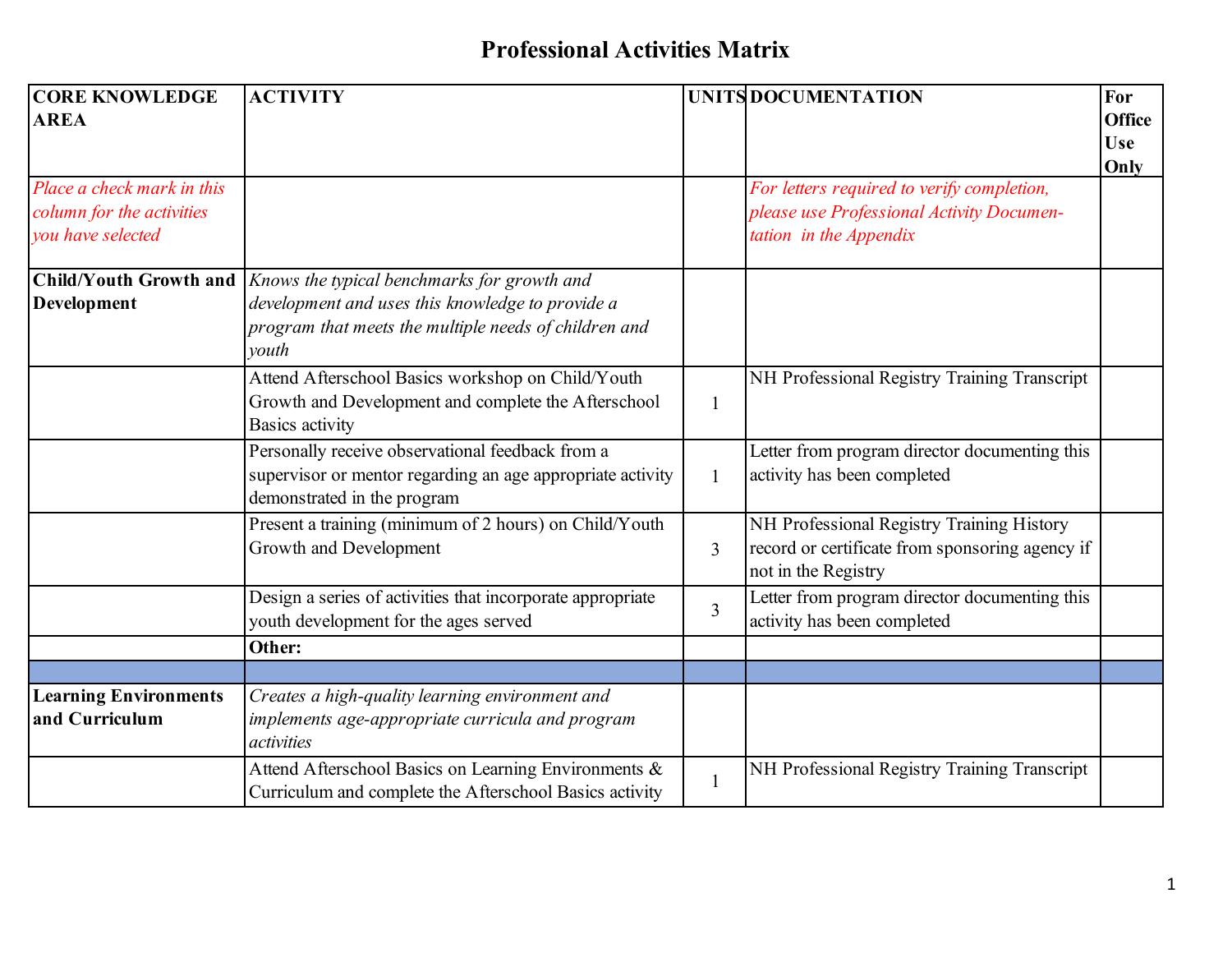|                                                  | Make learning visible, using technology. Examples:<br>Display board, a video, a slideshow of children and youth<br>in action         | $\overline{2}$ | Letter from program director documenting this<br>activity has been completed                                              |  |
|--------------------------------------------------|--------------------------------------------------------------------------------------------------------------------------------------|----------------|---------------------------------------------------------------------------------------------------------------------------|--|
|                                                  | Present a training (minimum of 2 hours) on Learning<br>Environments & Curriculum                                                     | $\overline{3}$ | NH Professional Registry Training History<br>record or certificate from sponsoring agency if<br>not in the Registry       |  |
|                                                  | Complete a self-assessment of the School-Age Care<br><b>Environment Rating Scale (SACERS)</b>                                        | 3              | Copy of the SACERS results page                                                                                           |  |
|                                                  | Develop an Afterschool Program STEAM curriculum that<br>is age and developmentally appropriate and is incorporated<br>in the program | 5              | Letter from program director documenting this<br>activity has been completed                                              |  |
|                                                  | Create a school-year long series of 6-8 week long clubs<br>that are age and developmentally appropriate                              | 6              | Letter with highlights about the clubs signed<br>by program director or peer (if program<br>director)                     |  |
|                                                  |                                                                                                                                      |                |                                                                                                                           |  |
|                                                  | Other:                                                                                                                               |                |                                                                                                                           |  |
|                                                  |                                                                                                                                      |                |                                                                                                                           |  |
| <b>Child/Youth Observation</b><br>and Assessment | Understands and applies observation and assessment<br>techniques and tools to meet individual needs                                  |                |                                                                                                                           |  |
|                                                  | Attend Afterschool Basics on Child/Youth Observation &<br>Assessment and complete the Afterschool Basics activity                    | $\mathbf{1}$   | NH Professional Registry Training Transcript                                                                              |  |
|                                                  | Attend a child's IEP or 504 meeting with school personnel                                                                            | $\mathbf{1}$   | Copy of letter from school personnel<br>documenting attendance at IEP or 504 meeting                                      |  |
|                                                  | Observe a child and create an activity that meets the child's<br>individual needs                                                    | $\overline{2}$ | Letter from program director documenting this<br>work has been completed<br>Letter from program director documenting this |  |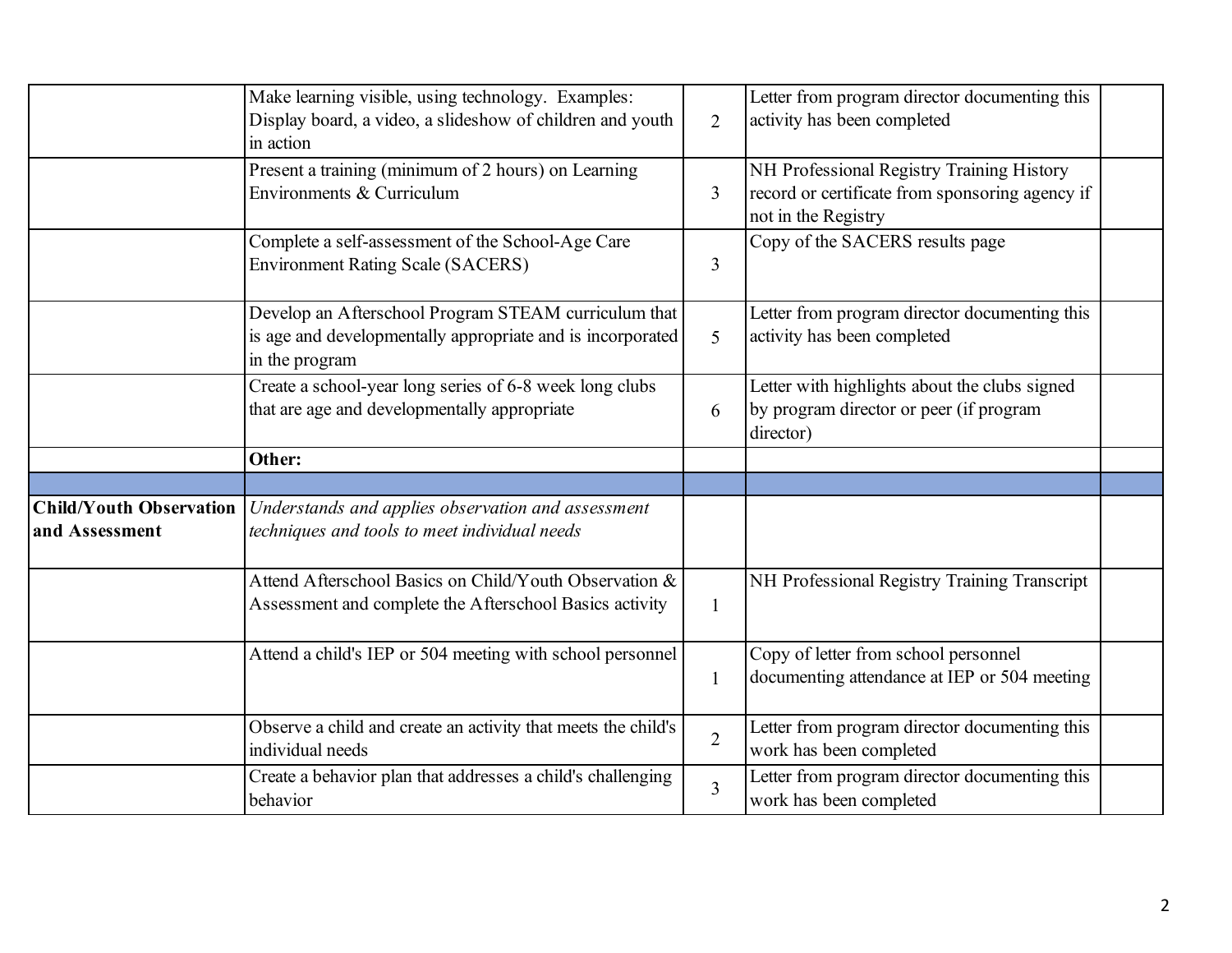|                                                                              | Present a training on Child/Youth Observation &<br>Assessment (minimum of 2 hours)                                                                                                                                                                                                                                                                                                                                                                                                    | $\overline{3}$ | NH Professional Registry Training History<br>record or certificate from sponsoring agency if<br>not in the Registry |  |
|------------------------------------------------------------------------------|---------------------------------------------------------------------------------------------------------------------------------------------------------------------------------------------------------------------------------------------------------------------------------------------------------------------------------------------------------------------------------------------------------------------------------------------------------------------------------------|----------------|---------------------------------------------------------------------------------------------------------------------|--|
|                                                                              | Other:                                                                                                                                                                                                                                                                                                                                                                                                                                                                                |                |                                                                                                                     |  |
| <b>Interactions with</b><br><b>Children</b> and<br>Youth/Youth<br>Engagement | Recognizes the importance of relationships and<br>communication in the practice of quality child and youth<br>care and implements guidance techniques and strategies<br>to support children and youth individually and in group<br>experiences to develop self-regulation, self-concept,<br>coping mechanisms, and positive interactions with their<br>peers and adults. Acts in partnership with children and<br>youth to foster appropriate child and youth leadership<br>and voice |                |                                                                                                                     |  |
|                                                                              | Attend Afterschool Basics on Interactions with Children<br>& Youth and complete the Afterschool Basics activity                                                                                                                                                                                                                                                                                                                                                                       |                | NH Professional Registry Training Transcript                                                                        |  |
|                                                                              | Attend Afterschool Basics on Youth Engagement and<br>complete the Afterschool Basics activity                                                                                                                                                                                                                                                                                                                                                                                         | $\mathbf{1}$   | NH Professional Registry Training Transcript                                                                        |  |
|                                                                              | Create a child and youth survey regarding your program<br>environment and curriculum, asking for input on<br>curriculum and clubs                                                                                                                                                                                                                                                                                                                                                     | $\overline{2}$ | Letter with highlights about the survey results                                                                     |  |
|                                                                              | Present a training on Interaction with Children and<br>Youth/Youth Engagement (minimum of 2 hours)                                                                                                                                                                                                                                                                                                                                                                                    | $\overline{3}$ | NH Professional Registry Training History<br>record or certificate from sponsoring agency if<br>not in the Registry |  |
|                                                                              | Support child and youth-led activities (ex, newsletter,<br>operating a student store) for a minimum of 4 months                                                                                                                                                                                                                                                                                                                                                                       | 3              | Letter with highlights about the activities<br>signed by program director or peer (if program<br>director)          |  |
|                                                                              | Facilitate an ongoing leadership group with youth in the<br>program for a minimum of 4 months                                                                                                                                                                                                                                                                                                                                                                                         | $\overline{3}$ | Letter from program director documenting this<br>activity has been completed                                        |  |
|                                                                              | Other:                                                                                                                                                                                                                                                                                                                                                                                                                                                                                |                |                                                                                                                     |  |
|                                                                              |                                                                                                                                                                                                                                                                                                                                                                                                                                                                                       |                |                                                                                                                     |  |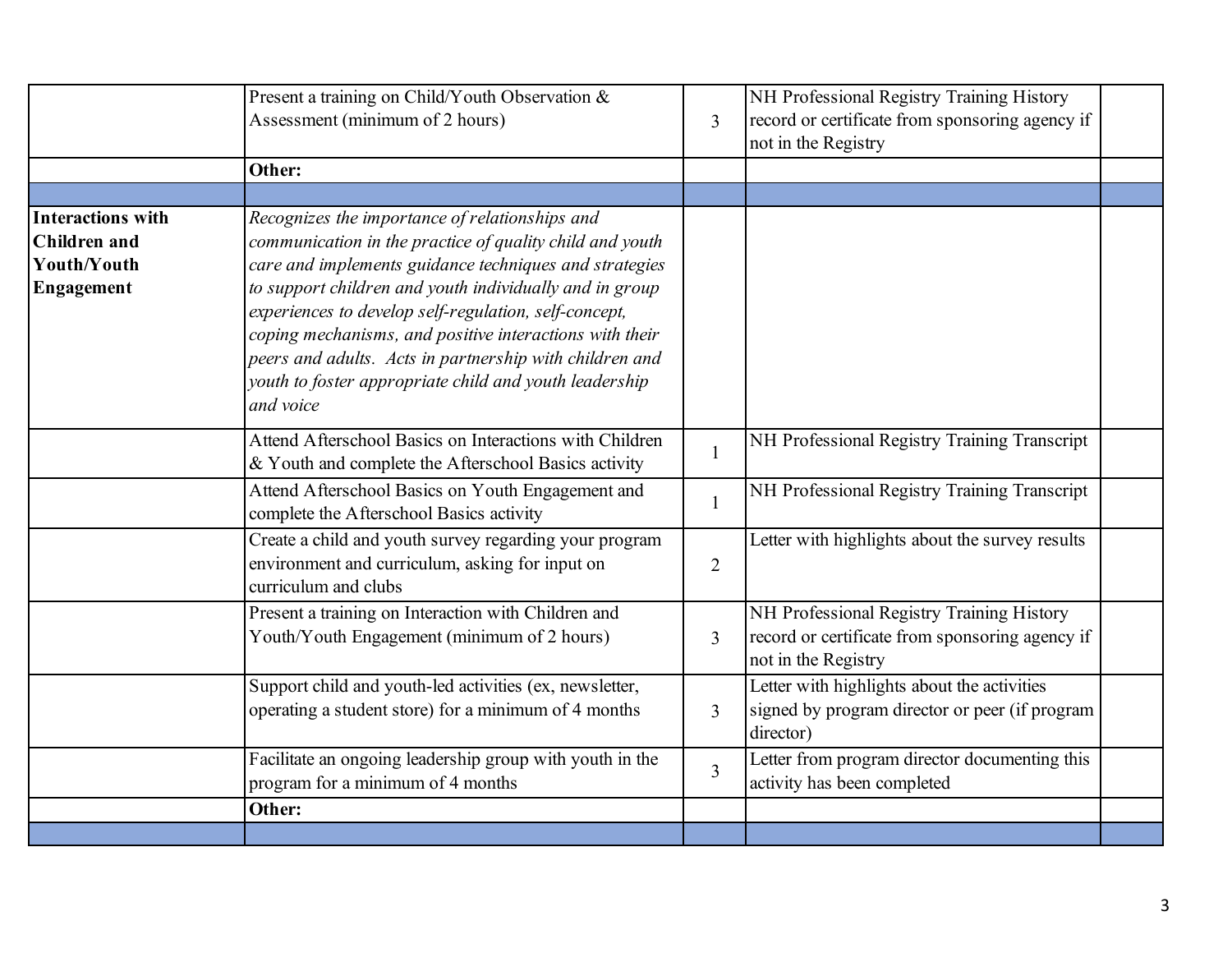| <b>Responsiveness</b>                                          | <b>Cultural Competency and</b> <i>Actively promotes respect for cultural diversity and</i><br>creates an inclusive, welcoming, and respectful<br>environment that embraces diversity<br>Attend Afterschool Basics on Cultural Competency & |                | NH Professional Registry Training Transcript                                                                        |  |
|----------------------------------------------------------------|--------------------------------------------------------------------------------------------------------------------------------------------------------------------------------------------------------------------------------------------|----------------|---------------------------------------------------------------------------------------------------------------------|--|
|                                                                | Responsiveness and complete the Afterschool Basics<br>activity                                                                                                                                                                             | $\mathbf{1}$   |                                                                                                                     |  |
|                                                                | Present a training on cultural competency (minimum of 2<br>hours)                                                                                                                                                                          | $\overline{3}$ | NH Professional Registry Training History<br>record or certificate from sponsoring agency if<br>not in the Registry |  |
|                                                                | Develop a plan to incorporate cultural competencies in the<br>program                                                                                                                                                                      | $\overline{3}$ | Letter with highlights from the plan signed by<br>program director or peer (if program director)                    |  |
|                                                                | Develop program guidelines and documents that use non-<br>discriminatory language                                                                                                                                                          | $\overline{3}$ | Letter listing guidelines and documents that is<br>signed by program director or peer (if program<br>director)      |  |
|                                                                | Attend a Train the Trainer on cultural competency                                                                                                                                                                                          | $\overline{4}$ | NH Professional Registry Training Transcript<br>or Certificate of Attendance if not in the<br>Registry              |  |
|                                                                | Other:                                                                                                                                                                                                                                     |                |                                                                                                                     |  |
|                                                                |                                                                                                                                                                                                                                            |                |                                                                                                                     |  |
| Family, School and<br><b>Community</b><br><b>Relationships</b> | Builds on respectful, reciprocal relationships across<br>settings to promote optimal development for children,<br>youth, and families and to enhance the quality of<br>afterschool and youth services                                      |                |                                                                                                                     |  |
|                                                                | Attend Afterschool Basics on Family, School &<br>Community Relationships and complete the Afterschool<br><b>Basics activity</b>                                                                                                            | $\mathbf{1}$   | NH Professional Registry Training Transcript                                                                        |  |
|                                                                | Participate with a PTA/PTO or other parent/family<br>engagement organizations                                                                                                                                                              | $\mathbf{1}$   | Letter from PTA or other organization officer<br>documenting participation                                          |  |
|                                                                | Participate on a planning team for a Lights On! event                                                                                                                                                                                      | $\mathbf{1}$   | Documentation of event signed by program<br>director or peer (if program director)                                  |  |
|                                                                | Plan and host a family night in your program                                                                                                                                                                                               | $\overline{2}$ | Flyer from the event signed by program<br>director or peer (if program director)                                    |  |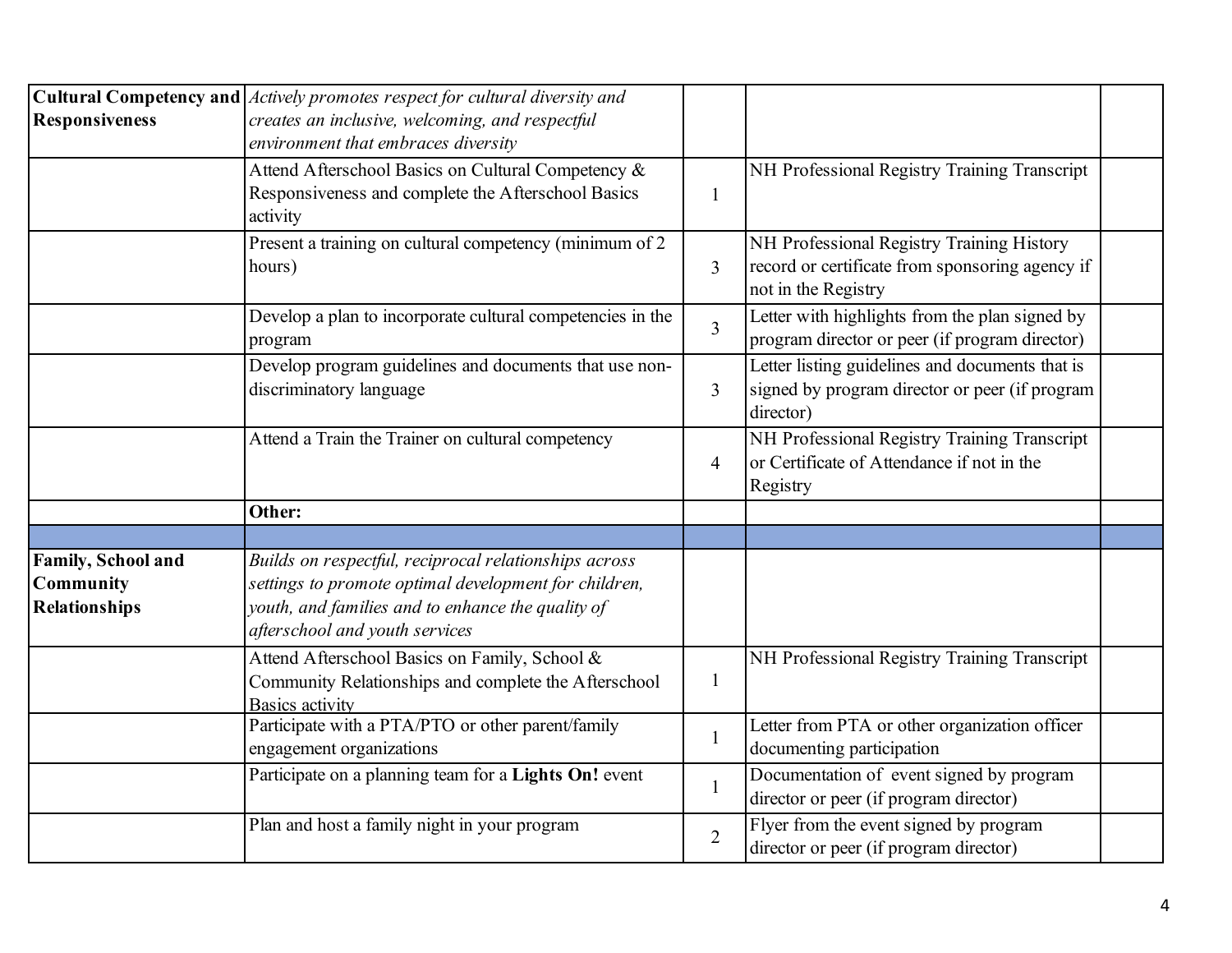|                            | Supervise high school students officially placed in a high<br>school practicum in your program (1 semester)                           | $\overline{2}$ | Letter from high school placement teacher                                                                           |
|----------------------------|---------------------------------------------------------------------------------------------------------------------------------------|----------------|---------------------------------------------------------------------------------------------------------------------|
|                            | Present a training on family, school, and/or community<br>relationships (minimum of 2 hours)                                          | $\overline{3}$ | NH Professional Registry Training History<br>record or certificate from sponsoring agency if<br>not in the Registry |
|                            | Engage community partners in an AS activity or event                                                                                  | $\overline{3}$ | Documentation of activity or event signed by<br>program director or peer (if program director)                      |
|                            | Supervise college students officially placed in a practicum<br>in your program (1 semester)                                           | $\overline{4}$ | Letter from college placement teacher                                                                               |
|                            | Develop a community partnership and engagement plan<br>for your program                                                               | $\overline{4}$ | Letter with highlights from the plan signed by<br>program director or peer (if program director)                    |
|                            | Other:                                                                                                                                |                |                                                                                                                     |
|                            |                                                                                                                                       |                |                                                                                                                     |
| <b>Safety and Wellness</b> | Ensures the safety and wellness of children and youth by<br>implementing prevention, preparedness, and health and<br>safety practices |                |                                                                                                                     |
|                            | Attend Afterschool Basics on Safety & Wellness and<br>complete the Afterschool Basics activity                                        | $\mathbf{1}$   | NH Professional Registry Training Transcript                                                                        |
|                            | Be a member of your organization's Joint Loss Committee                                                                               | $\overline{2}$ | Letter from your employer documenting your<br>role, as well as the dates of committee<br>meetings.                  |
|                            | Plan and host a family night reviewing your program's<br><b>Emergency Operations Plan (EOP)</b>                                       | $\overline{2}$ | Flyer from the event signed by program<br>director or peer (if program director)                                    |
|                            | Participate in revising your program's Emergency<br>Operations Plan (EOP) development                                                 | $\overline{3}$ | A letter from your program director (or peer, if<br>you are the director) documenting your<br>participation         |
|                            | Present a Healthy Eating Physical Activity (HEPA)<br>training (minimum of 2 hours)                                                    | 3              | NH Professional Registry Training History<br>record or certificate from sponsoring agency if<br>not in the Registry |
|                            | Administer the CACFP (food program) for your<br>afterschool program                                                                   | $\overline{3}$ | A letter from your program director<br>documenting you as the administrator                                         |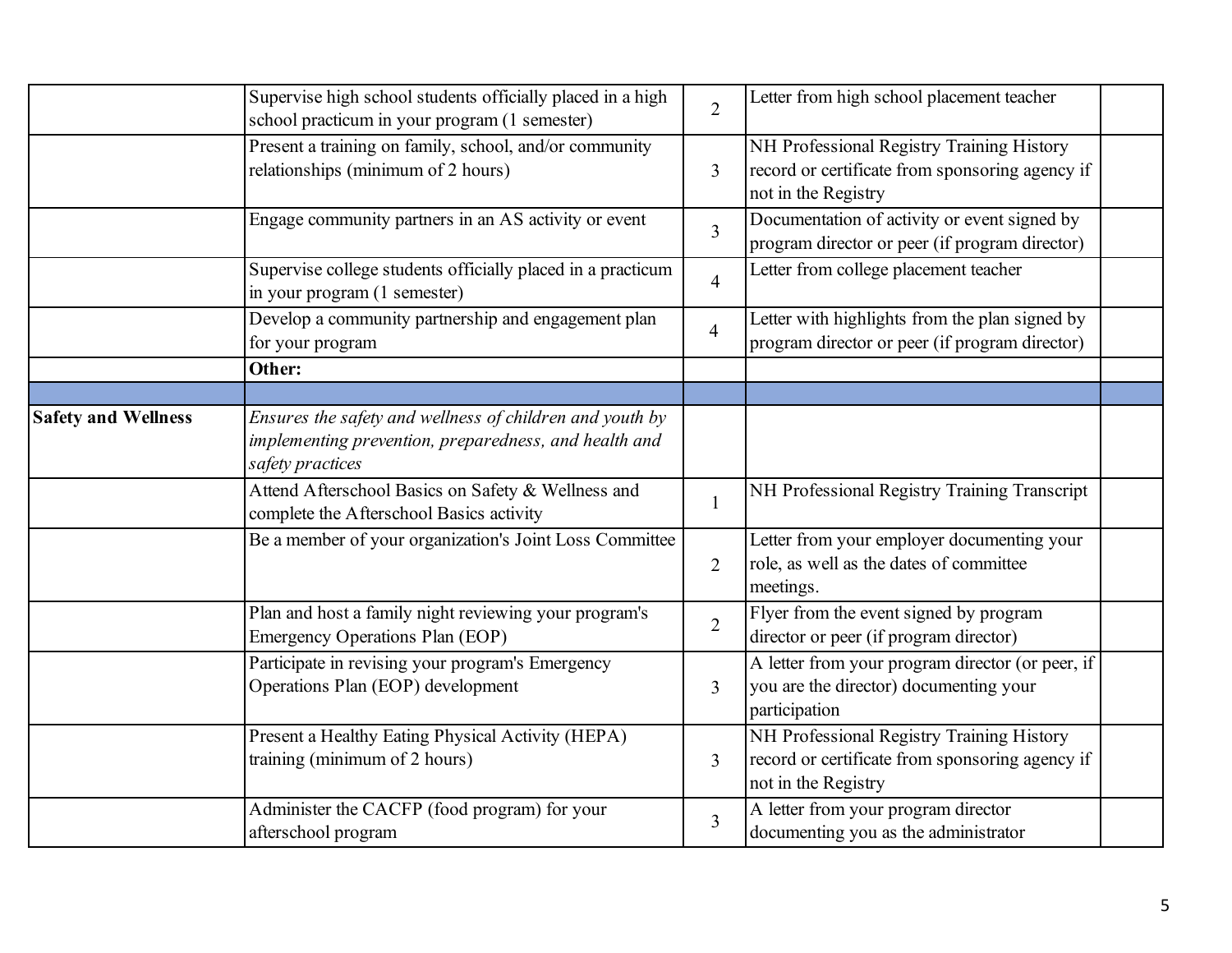|                                                   | Lead the development of your program's EOP                                                                                                                                                                                                                | 6              | Letter from the program director (or peer if you<br>are the director) documenting your leadership<br>role                                               |  |
|---------------------------------------------------|-----------------------------------------------------------------------------------------------------------------------------------------------------------------------------------------------------------------------------------------------------------|----------------|---------------------------------------------------------------------------------------------------------------------------------------------------------|--|
|                                                   | Other:                                                                                                                                                                                                                                                    |                |                                                                                                                                                         |  |
|                                                   |                                                                                                                                                                                                                                                           |                |                                                                                                                                                         |  |
| <b>Program Planning and</b><br><b>Development</b> | Supports staff and serves as a role model around<br>professional development plans by building healthy<br>relationships with colleagues and families, providing<br>developmentally appropriate practices, and connecting<br>with and utilizing resources. |                |                                                                                                                                                         |  |
|                                                   | Attend Afterschool Basics on Program Planning &<br>Development and complete the Afterschool Basics activity                                                                                                                                               | $\mathbf{1}$   | NH Professional Registry Training Transcript                                                                                                            |  |
|                                                   | Hold current membership in a professional local, state or<br>national organization supporting schoolage children and<br>youth                                                                                                                             | $\mathbf{1}$   | Certificate, membership card, or letter of<br>confirmation of membership from the<br>organization                                                       |  |
|                                                   | Create a year-long plan for professional development (PD)<br>for your program                                                                                                                                                                             | $\overline{2}$ | Copy of Program PD plan (see sample in<br>Appendix)                                                                                                     |  |
|                                                   | Revise a handbook for staff or families                                                                                                                                                                                                                   | 3              | Letter from program director (or peer, if you<br>are the director) documenting your role in the<br>development of the handbook and table of<br>contents |  |
|                                                   | Revise a Program Systems/Operations Manual of policies<br>and procedures for your organization                                                                                                                                                            | 3              | Letter from your program director (or peer, if<br>you are the director) documenting your role in<br>the revision of the Manual                          |  |
|                                                   | Present a training on Program Planning and Development                                                                                                                                                                                                    | $\overline{3}$ | NH Professional Registry Training History<br>record or certificate from sponsoring agency if<br>not in the Registry                                     |  |
|                                                   | Lead your program through a program assessment                                                                                                                                                                                                            | $\overline{4}$ | Letter from program director documenting<br>your leadership role and assessment tool used                                                               |  |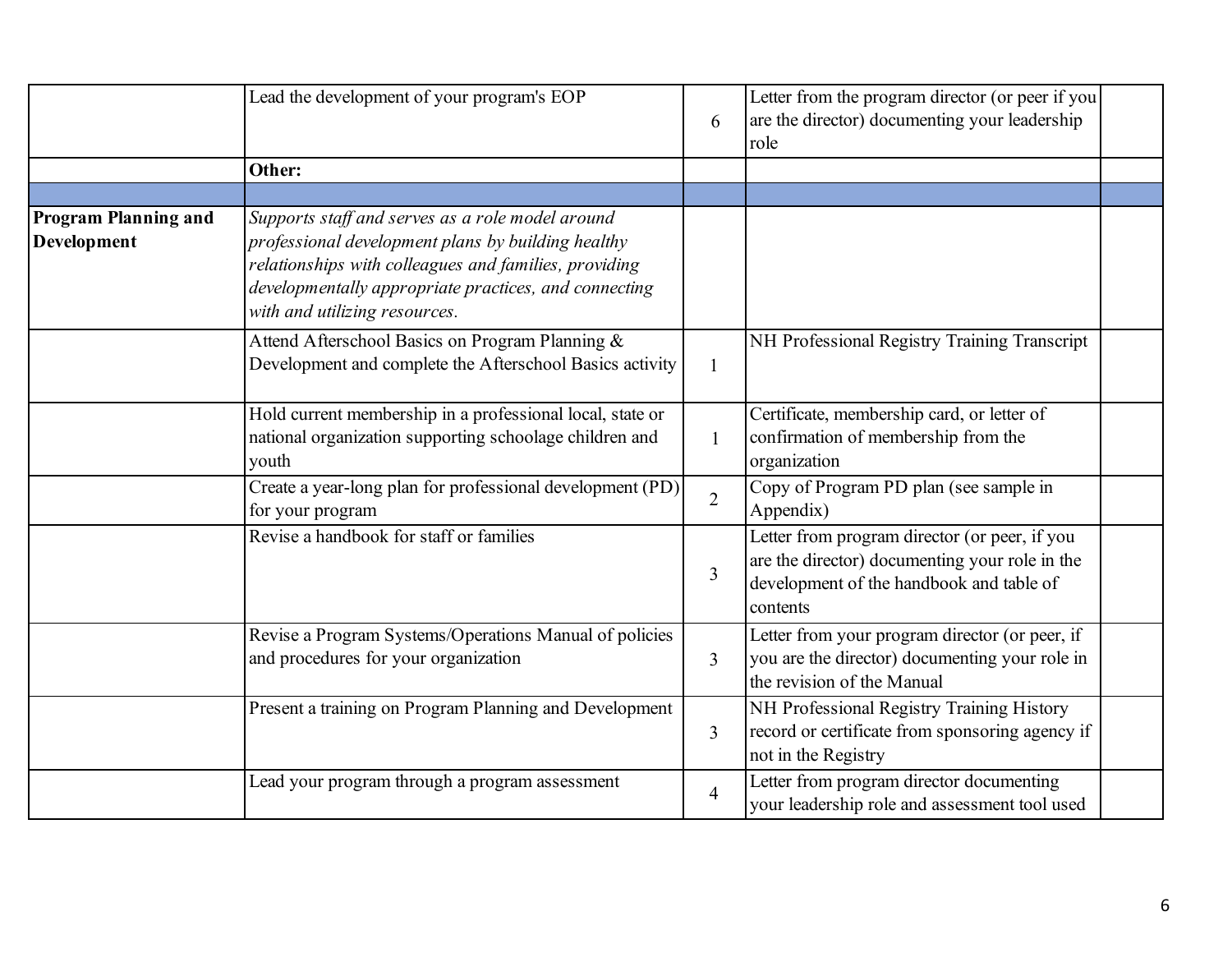|                                                   | Assist in writing a grant proposal for your organization                                                                         | $\overline{4}$ | Letter from program director documenting<br>your role and grant name                                                                        |  |
|---------------------------------------------------|----------------------------------------------------------------------------------------------------------------------------------|----------------|---------------------------------------------------------------------------------------------------------------------------------------------|--|
|                                                   | Develop a family engagement plan for your program                                                                                | $\overline{4}$ | Letter from the program director documenting<br>your role and listing the highlights of the plan                                            |  |
|                                                   | Create a Program Systems/Operations Manual of policies<br>and procedures for your organization                                   | 6              | Letter from the program director documenting<br>the satisfactory completion of the Operations<br>Manual and a copy of the table of contents |  |
|                                                   | Other:                                                                                                                           |                |                                                                                                                                             |  |
|                                                   |                                                                                                                                  |                |                                                                                                                                             |  |
| <b>Professional Development</b><br>and Leadership | Acts ethically, is committed to continuous learning, and<br>advocates for best practices and policies for children and<br>vouth. |                |                                                                                                                                             |  |
|                                                   | Attend Afterschool Basics on Professional Development<br>& Leadership and complete the Afterschool Basics activity               | $\mathbf{1}$   | NH Professional Registry Training Transcript                                                                                                |  |
|                                                   | Attend a professional organization meeting related to<br>schoolage children & youth                                              | $\mathbf{1}$   | Certificate of attendance or letter from<br>organization documenting your attendance                                                        |  |
|                                                   | Attend a local, statewide, or regional afterschool or youth-<br>related conference                                               | $\mathbf{1}$   | NH Professional Registry Training History<br>record or certificate from sponsoring agency if<br>not in the Registry                         |  |
|                                                   | Volunteer at a local, statewide, or regional afterschool, or<br>youth-related conference                                         | $\mathbf{1}$   | Letter from organization documenting your<br>volunteer work                                                                                 |  |
|                                                   | Create an individual Professional Development Plan based<br>on the self-assessment of a minimum of 3 NAA<br>Competencies         | $\mathbf{1}$   | Copy of your Professional Development Plan<br>(see template in Appendix)                                                                    |  |
|                                                   | Contribute written content to a relevant publication that is<br>distributed locally or statewide                                 | $\overline{2}$ | Letter of acceptance of your written content for<br>the publication and/or link to the written<br>content in the publication                |  |
|                                                   | Lead the planning team for your program's Lights On!<br>Event                                                                    | $\overline{2}$ | Letter from the program director (or peer if you<br>are the director) documenting your leadership<br>role                                   |  |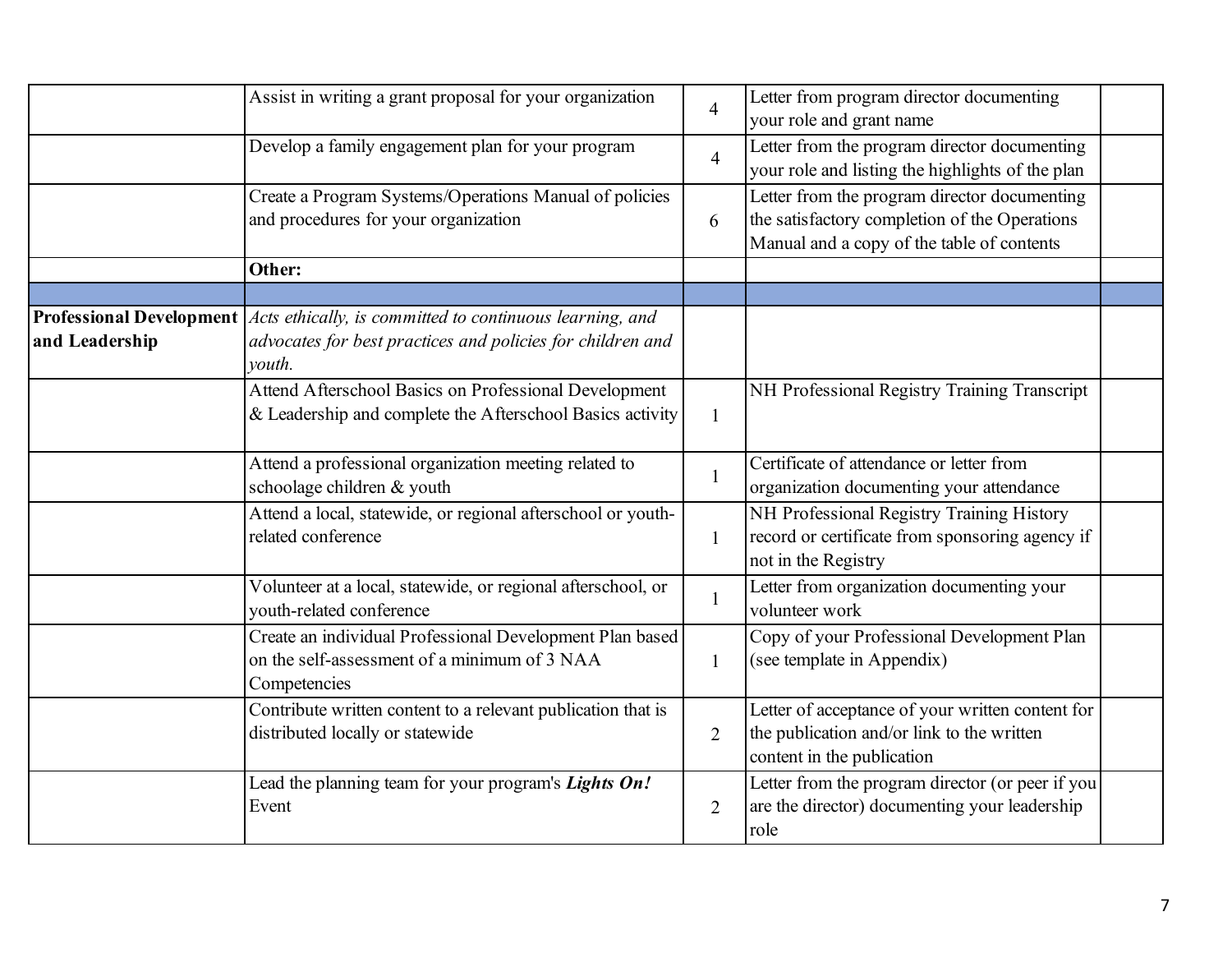| Lead the planning team for your program's Summer<br>Learning Day event                                                                                  | $\overline{2}$ | Letter from the program director (or peer if you<br>are the director) documenting your leadership<br>role                                                                        |
|---------------------------------------------------------------------------------------------------------------------------------------------------------|----------------|----------------------------------------------------------------------------------------------------------------------------------------------------------------------------------|
| Participate on a panel at a local, statewide, regional youth-<br>related, or afterschool conference                                                     | $\overline{2}$ | Letter from organization documenting your<br>participation or conference brochure indicating<br>your participation                                                               |
| Present a training on Professional Development                                                                                                          | 3              | NH Professional Registry Training History<br>record or certificate from sponsoring agency if<br>not in the Registry                                                              |
| Lead the development of a staff orientation for your<br>program, using the Afterschool Orientation Guidelines                                           | $\overline{3}$ | Letter from the program director (or peer if you<br>are the director) documenting your leadership<br>role in the development of the orientation and<br>copy of table of contents |
| Lead staff through completing their credentials                                                                                                         | 3              | Letter from the program director (or peer if you<br>are the director) documenting your role and a<br>list of staff you assisted                                                  |
| Attend a national afterschool or youth-related conference                                                                                               | $\overline{3}$ | NH Professional Registry Training Transcript<br>record or certificate from sponsoring agency if<br>not in the Registry                                                           |
| Present a training at a local or statewide, or regional<br>afterschool or youth-related conference                                                      | $\overline{4}$ | NH Professional Registry Training History<br>record, certificate from sponsoring agency if<br>not in the Registry, or letter of acceptance from<br>the sponsoring agency         |
| Edit, be a 'peer reviewer' or serve on an editorial board of a<br>professionally relevant publication (book, journal) that is<br>distributed nationally | $\overline{4}$ | Letter documenting your role from the<br>publisher                                                                                                                               |
| Actively participate in and complete the ACROSS NH<br><b>Intentional Program Improvement Cohort</b>                                                     | $\overline{4}$ | NH Professional Registry Training Transcript                                                                                                                                     |
| Present a training at a national afterschool or youth-<br>related conference                                                                            | 5              | Certificate from sponsoring agency or letter of<br>acceptance from the sponsoring agency                                                                                         |
| Attend the ACROSS NH Business Practices Institute                                                                                                       | 5 <sup>1</sup> | NH Professional Registry Training Transcript                                                                                                                                     |